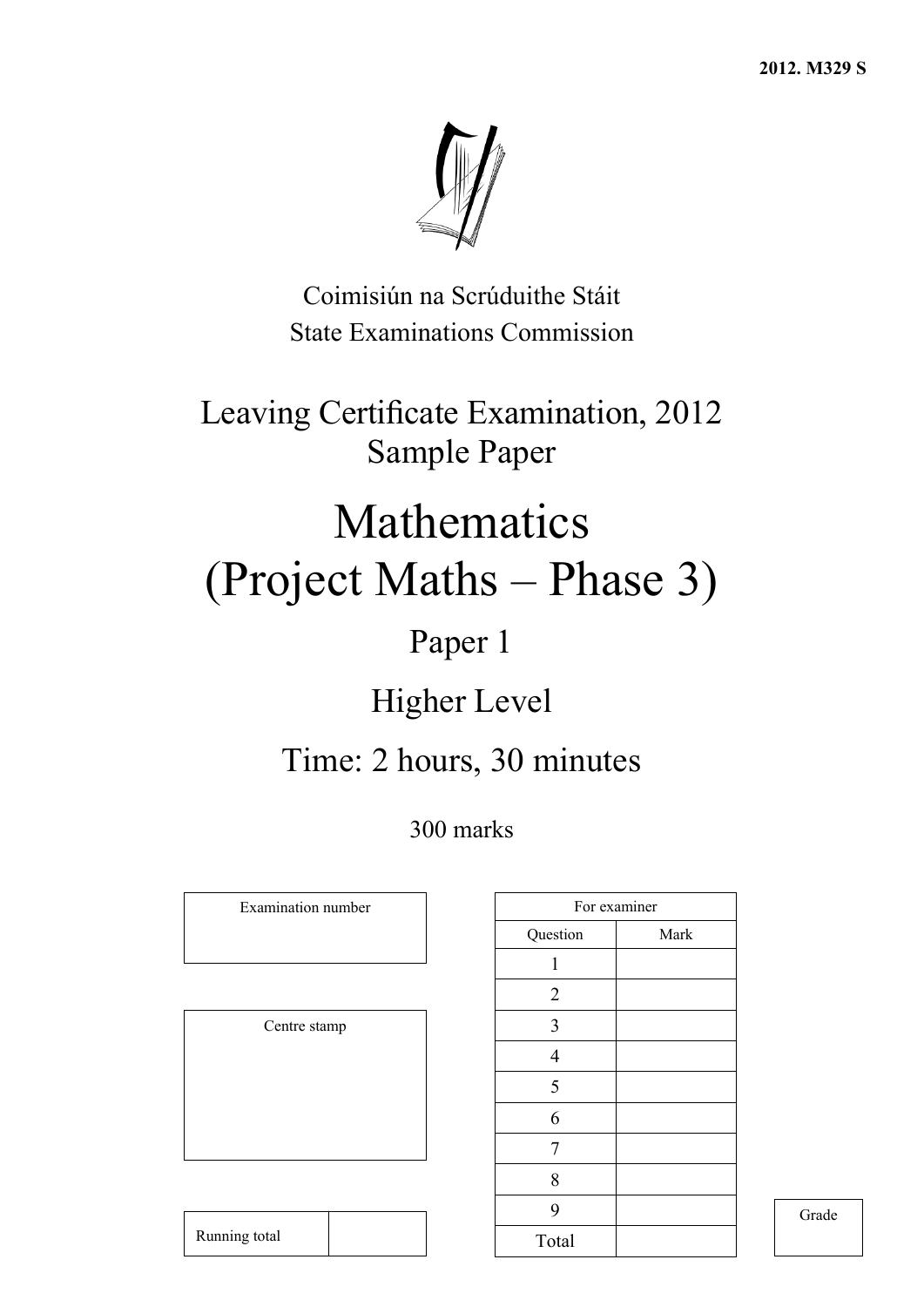#### **Instructions**

|                  | There are two sections in this examination paper: |           |             |
|------------------|---------------------------------------------------|-----------|-------------|
| Section A        | Concepts and Skills                               | 150 marks | 6 questions |
| <b>Section B</b> | Contexts and Applications                         | 150 marks | 3 questions |

Answer all nine questions.

Write your answers in the spaces provided in this booklet. There is space for extra work at the back of the booklet. You may also ask the superintendent for more paper. Label any extra work clearly with the question number and part.

The superintendent will give you a copy of the booklet of *Formulae and Tables*. You must return it at the end of the examination. You are not allowed to bring your own copy into the examination.

Marks will be lost if all necessary work is not clearly shown.

Answers should include the appropriate units of measurement, where relevant.

Answers should be given in simplest form, where relevant.

Write the make and model of your calculator(s) here: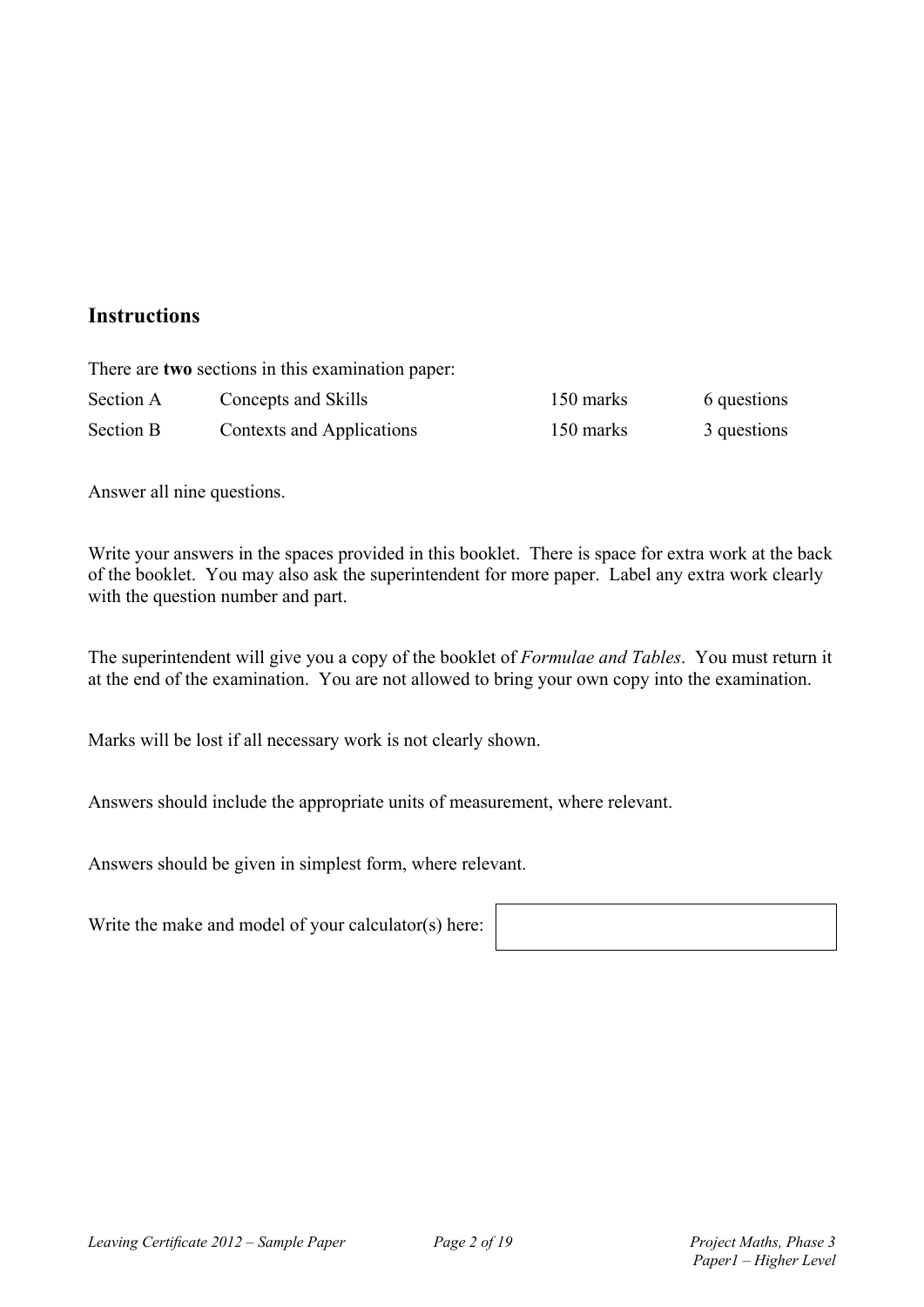Answer **all six** questions from this section.

#### **Ouestion 1** (25 marks)

(a)  $w = -1 + \sqrt{3}i$  is a complex number, where  $i^2 = -1$ .

**(i)** Write *w* in polar form.

(ii) Use De Moivre's theorem to solve the equation  $z^2 = -1 + \sqrt{3}i$ ,



**(b)** Four complex numbers  $z_1$ ,  $z_2$ ,  $z_3$  and  $z_4$  are shown on the Argand diagram. They satisfy the following conditions:

> $z_2 = iz_1$  $z_3 = kz_1$ , where  $k \in \mathbb{R}$  $z_4 = z_2 + z_3$ .

The same scale is used on both axes.

- **(i)** Identify which number is which, by labelling the points on the diagram.
- **(ii)** Write down the approximate value of *k*.

Answer:





Re(*z*)

 $w \bullet$   $\boxed{\text{Im}(z)}$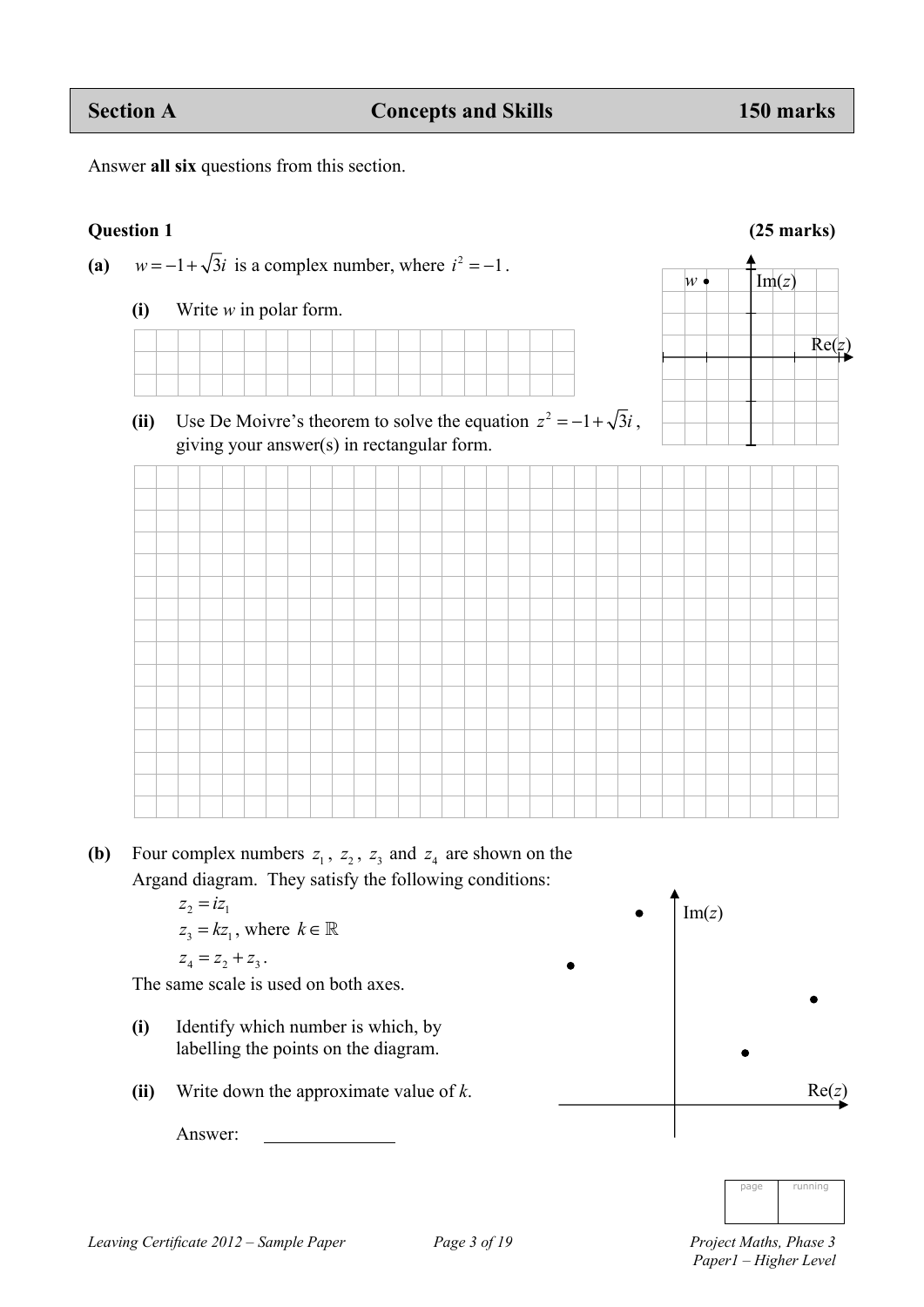### **Question 2 (25 marks)**

#### **(a) (i)** Prove by induction that, for any *n*, the sum of the first *n* natural numbers is  $\frac{n(n+1)}{2}$ 2  $\frac{n(n+1)}{2}$ .

**(ii)** Find the sum of all the natural numbers from 51 to 100, inclusive.

**(b)** Given that  $p = \log_e x$ , express  $\log_e \sqrt{x} + \log_e(cx)$  in terms of *p*.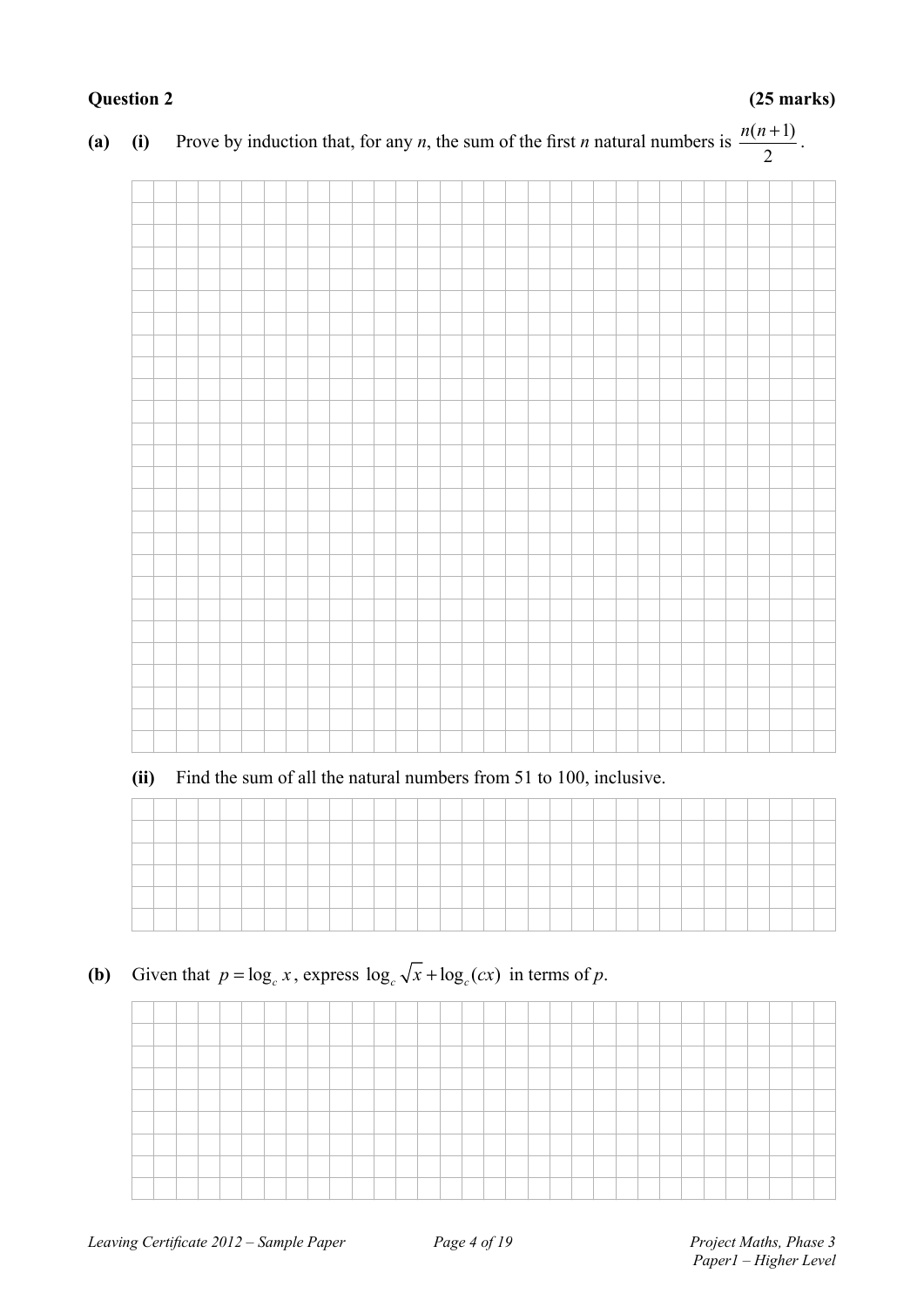A cubic function *f* is defined for  $x \in \mathbb{R}$  as

 $f: x \mapsto x^3 + (1 - k^2)x + k$ , where *k* is a constant.

**(a)** Show that  $-k$  is a root of *f*.

**(b)** Find, in terms of  $k$ , the other two roots of  $f$ .



**(c)** Find the set of values of *k* for which *f* has exactly one real root.

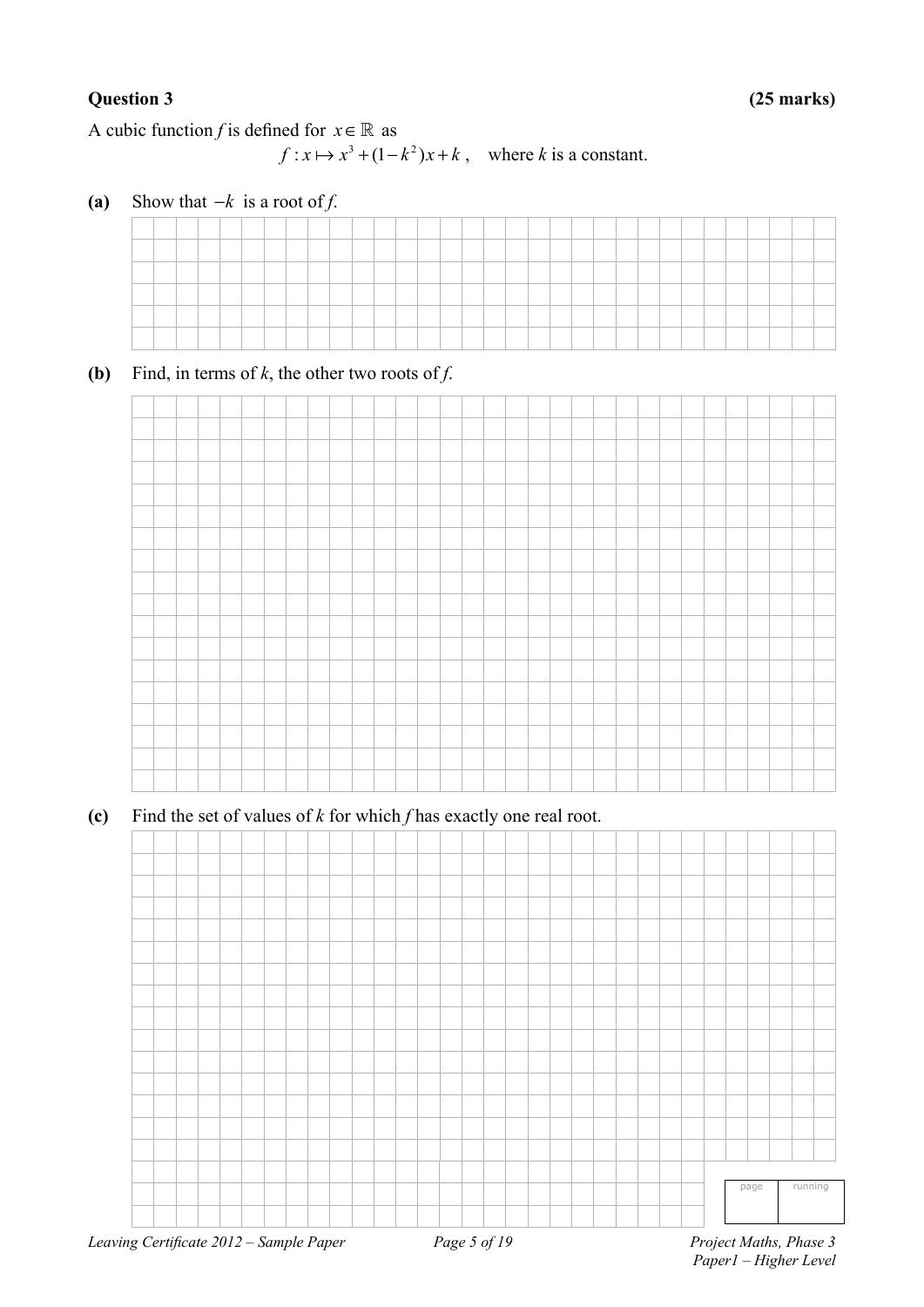#### **Question 4 (25 marks)**

**(a)** Solve the simultaneous equations,





- **(b)** The graphs of the functions  $f: x \mapsto |x-3|$  and  $g: x \mapsto 2$  are shown in the diagram.
	- **(i)** Find the co-ordinates of the points *A*, *B*, *C* and *D*.



### (ii) Hence, or otherwise, solve the inequality  $|x-3| < 2$ .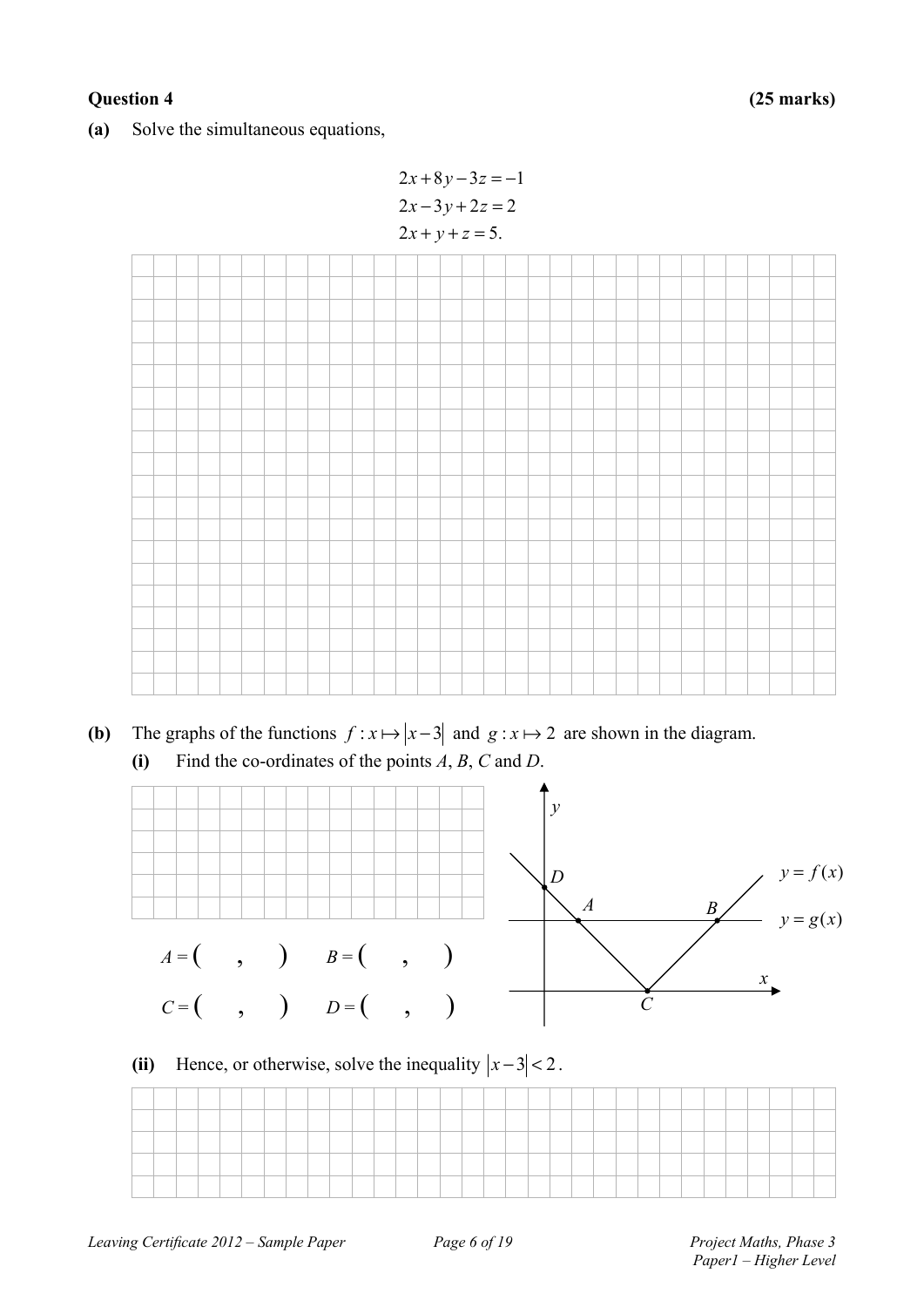#### **Question 5 (25 marks)**

*A* is the closed interval [0,5]. That is,  $A = \{x | 0 \le x \le 5, x \in \mathbb{R}\}.$ The function *f* is defined on *A* by:

$$
f: A \to \mathbb{R}: x \mapsto x^3 - 5x^2 + 3x + 5.
$$

**(a)** Find the maximum and minimum values of *f*.

**(b)** State whether *f* is injective. Give a reason for your answer.



| nage | running |
|------|---------|
|      |         |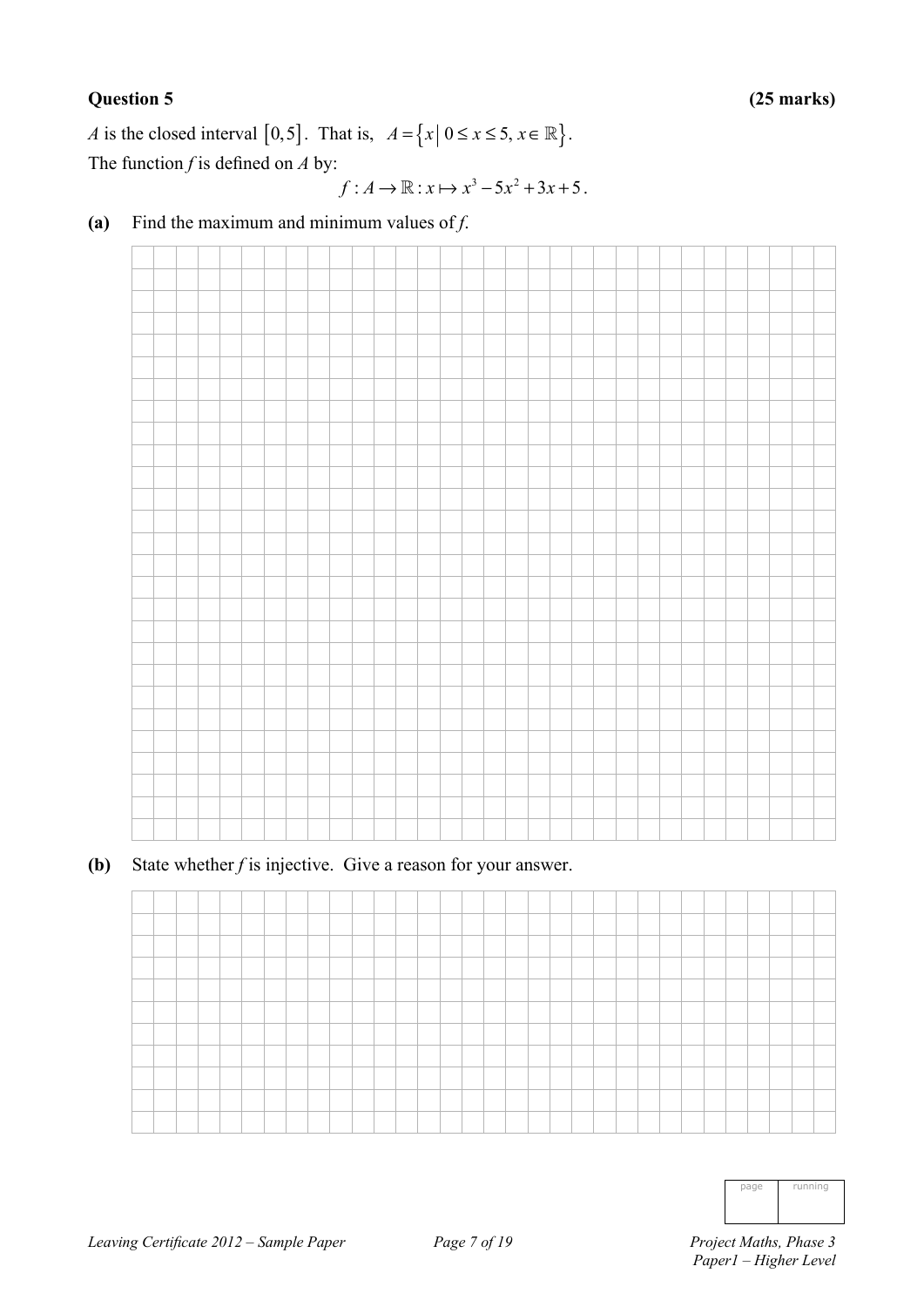#### **Question 6 (25 marks)**

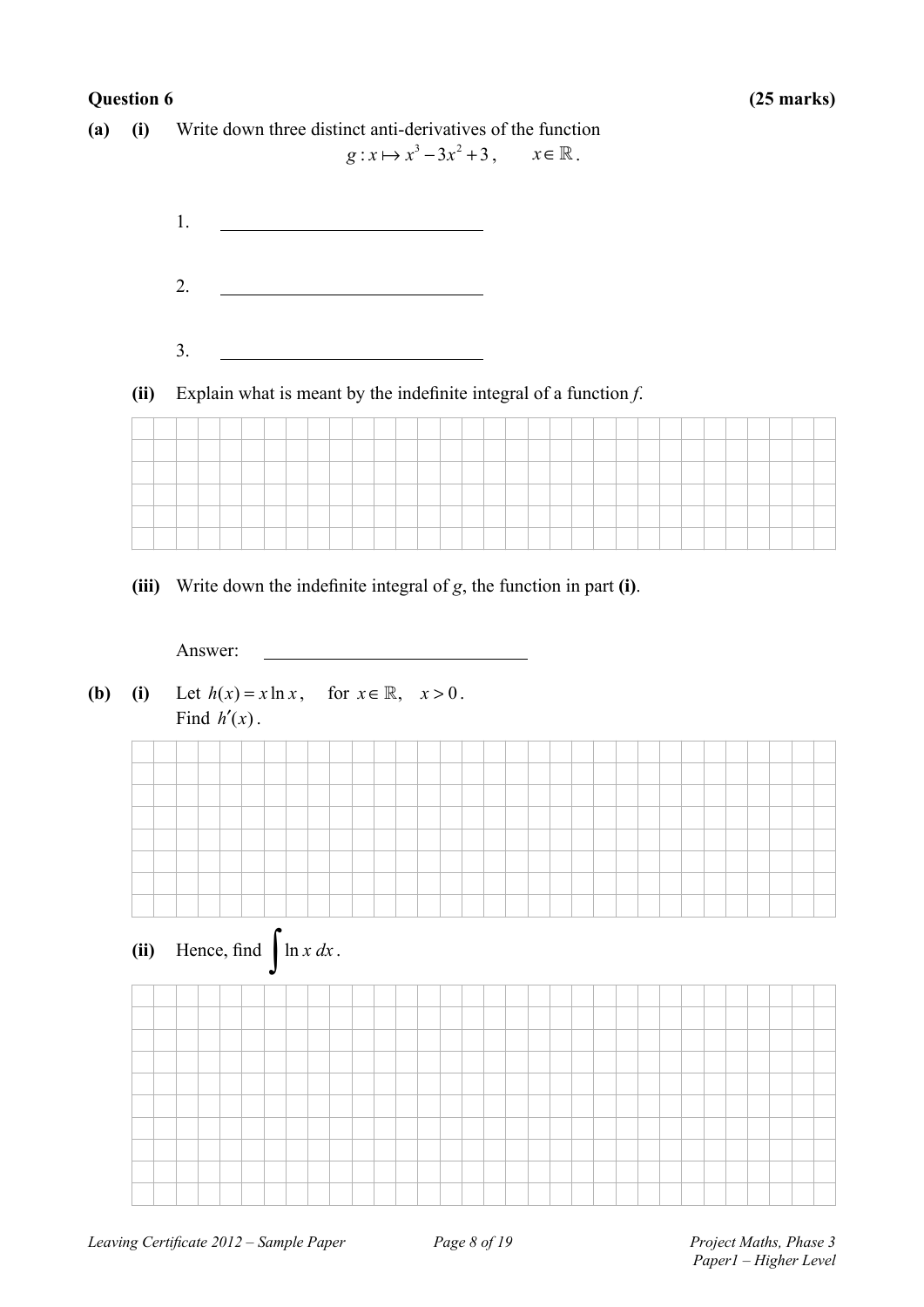Answer **all three** questions from this section.

#### **Question 7 (50 marks)**

A company has to design a rectangular box for a new range of jellybeans. The box is to be assembled from a single piece of cardboard, cut from a rectangular sheet measuring 31 cm by 22 cm. The box is to have a capacity (volume) of  $500 \text{ cm}^3$ .

The net for the box is shown below. The company is going to use the full length and width of the rectangular piece of cardboard. The shaded areas are flaps of width 1 cm which are needed for assembly. The height of the box is *h* cm, as shown on the diagram.



#### **(a)** Write the dimensions of the box, in centimetres, in terms of *h*.



 *Paper1 – Higher Level*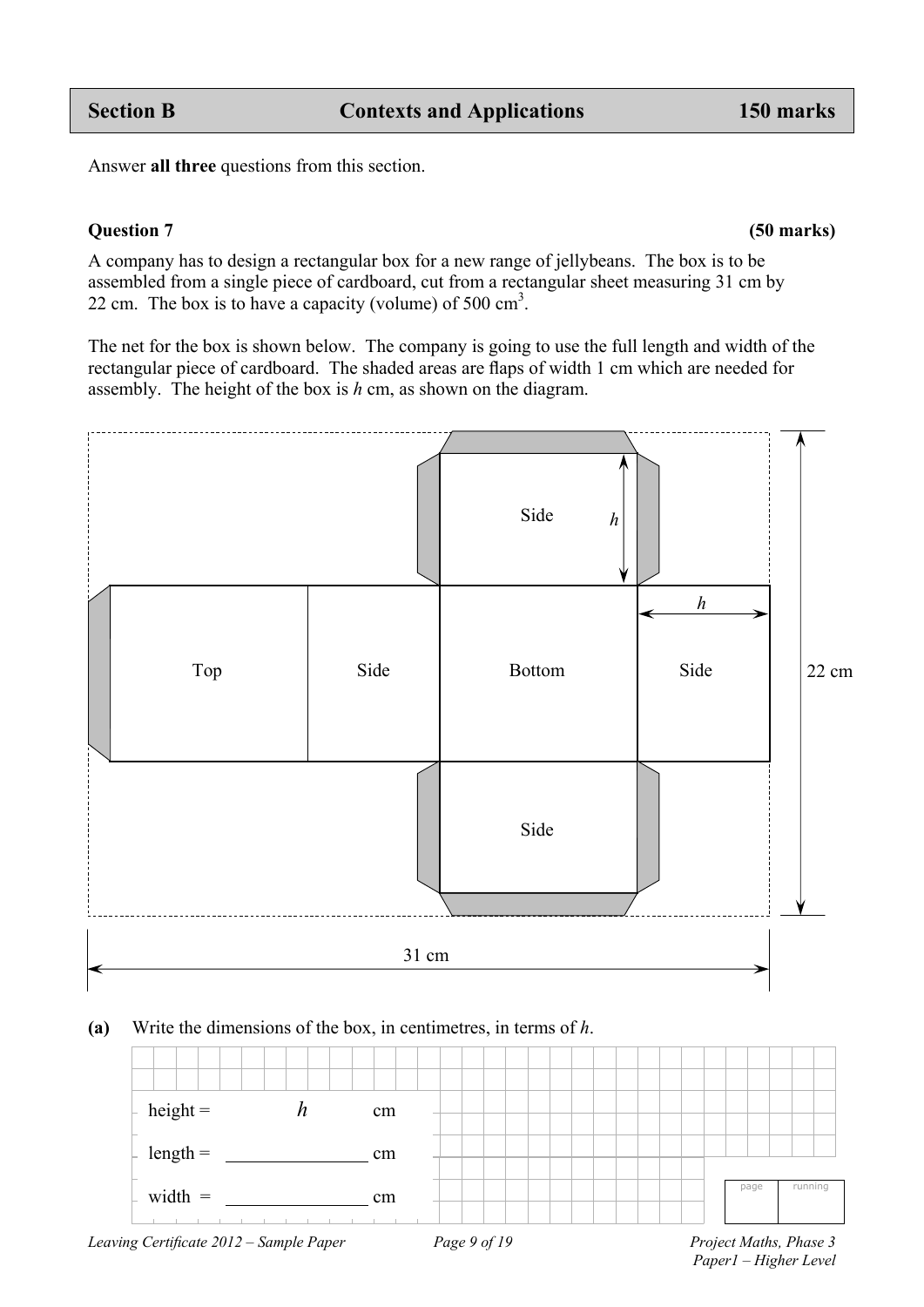#### **(b)** Write an expression for the capacity of the box in cubic centimetres, in terms of *h*.

#### **(c)** Show that the value of *h* that gives a box with a square bottom will give the correct capacity.



#### **(d)** Find, correct to one decimal place, the other value of *h* that gives a box of the correct capacity.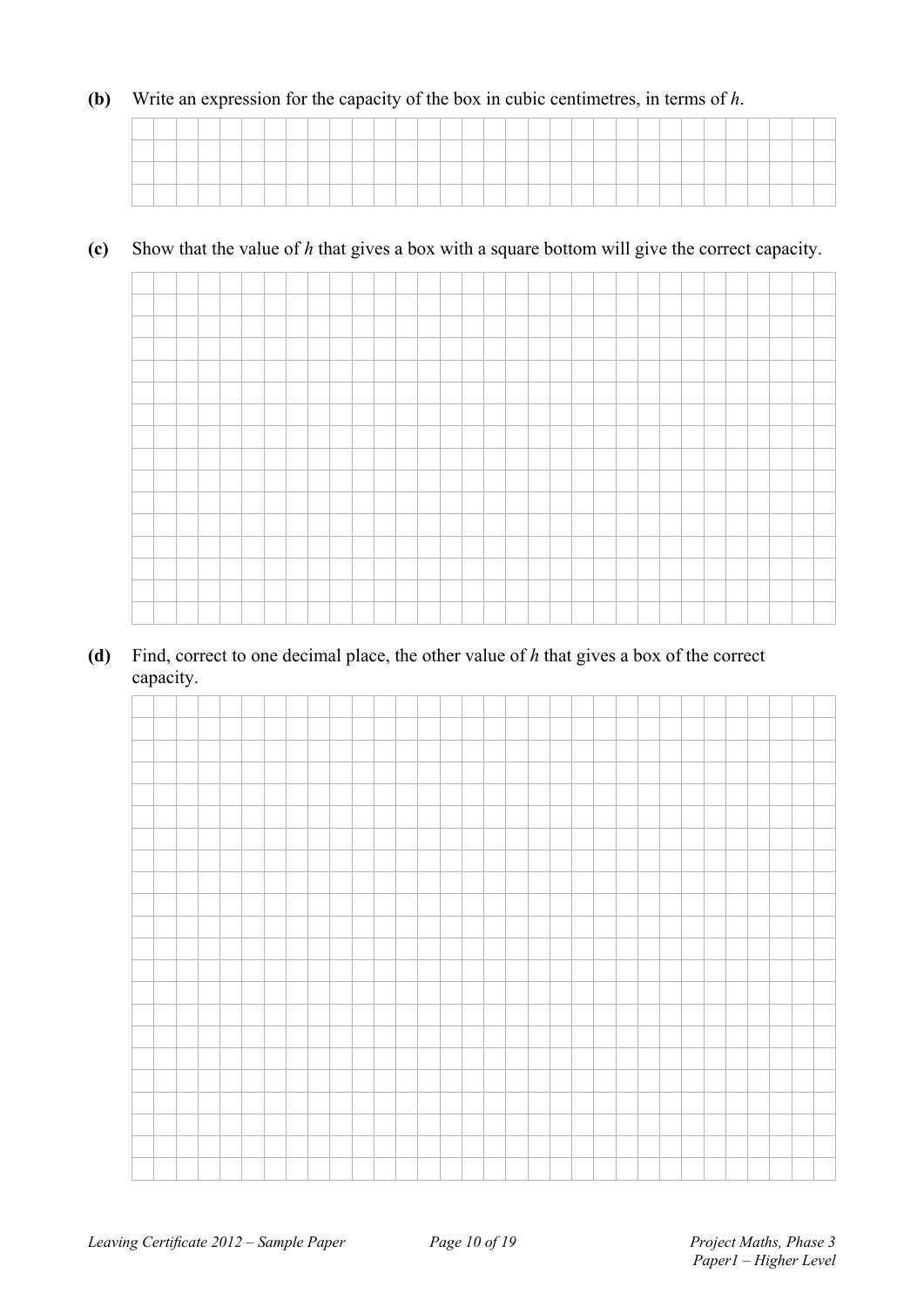**(e)** The client is planning a special "10% extra free" promotion and needs to increase the capacity of the box by 10%. The company is checking whether they can make this new box from a piece of cardboard the same size as the original one (31 cm  $\times$  22 cm). They draw the graph below to represent the box's capacity as a function of *h*. Use the graph to explain why it is *not* possible to make the larger box from such a piece of cardboard.



#### Explanation:



| running |
|---------|
|         |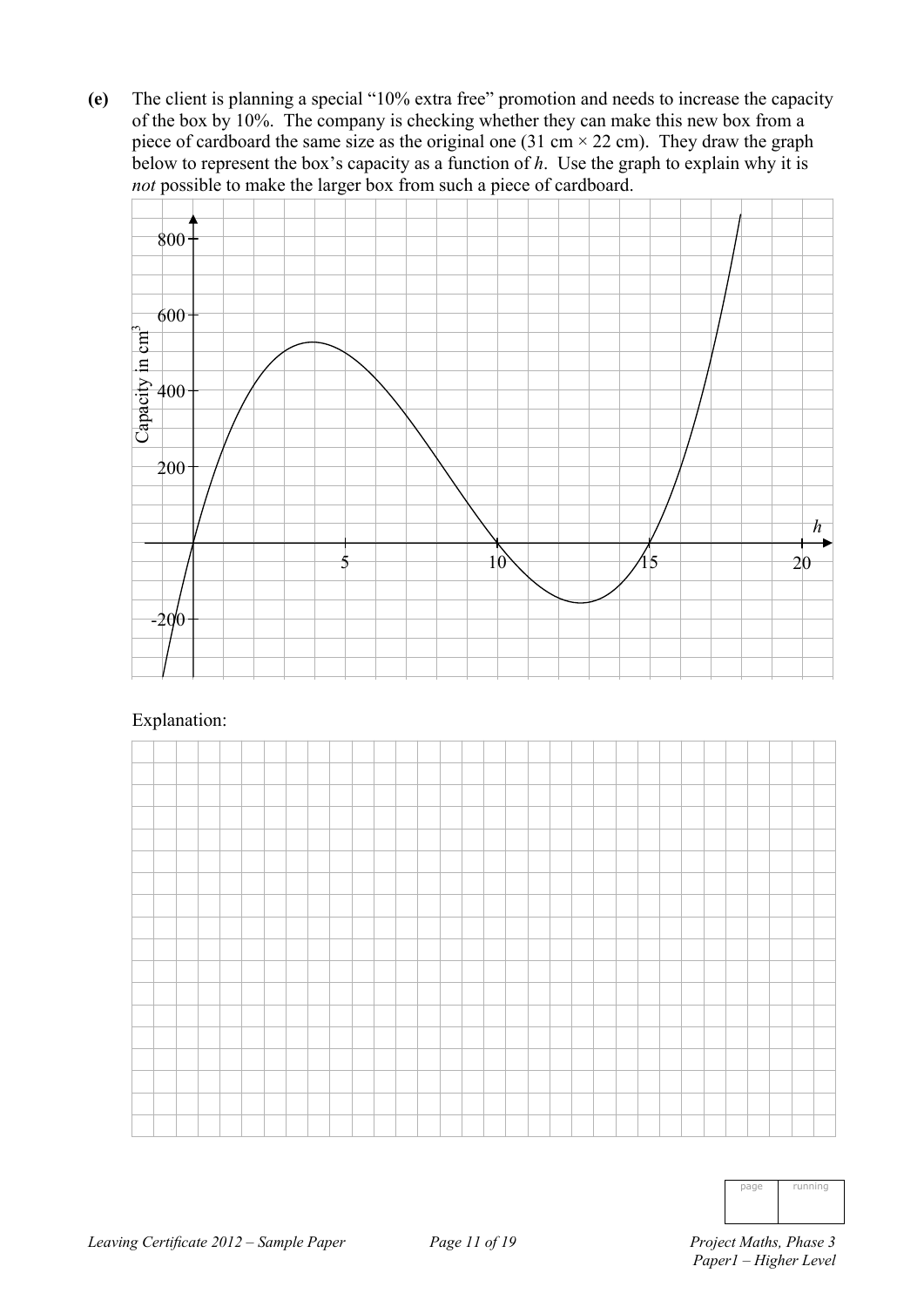#### **Question 8 (50 marks)**

Pádraig is 25 years old and is planning for his pension. He intends to retire in forty years' time, when he is 65. First, he calculates how much he wants to have in his pension fund when he retires. Then, he calculates how much he needs to invest in order to achieve this. He assumes that, in the long run, money can be invested at an inflation-adjusted annual rate of 3%. Your answers throughout this question should therefore be based on a 3% annual growth rate.

**(a)** Write down the present value of a future payment of  $\epsilon$ 20,000 in one years' time.

|  | ___ | __ | ____ | ___ | ___ | ____ | ____ | the control of the control of | ____ | ____ | ____ | ____ | the control of the control of | ____ | ____ | ____ | ___ | ___ | ____ | ____ | ___ | ___ | ___ | ____ | ___ | ___ | __ | __ |  |
|--|-----|----|------|-----|-----|------|------|-------------------------------|------|------|------|------|-------------------------------|------|------|------|-----|-----|------|------|-----|-----|-----|------|-----|-----|----|----|--|
|  |     |    |      |     |     |      |      |                               |      |      |      |      |                               |      |      |      |     |     |      |      |     |     |     |      |     |     |    |    |  |
|  |     |    |      |     |     |      |      |                               |      |      |      |      |                               |      |      |      |     |     |      |      |     |     |     |      |     |     |    |    |  |

**(b)** Write down, in terms of *t*, the present value of a future payment of  $\epsilon$ 20,000 in *t* years' time.



**(c)** Pádraig wants to have a fund that could, from the date of his retirement, give him a payment of €20,000 at the start of each year for 25 years. Show how to use the sum of a geometric series to calculate the value on the date of retirement of the fund required.

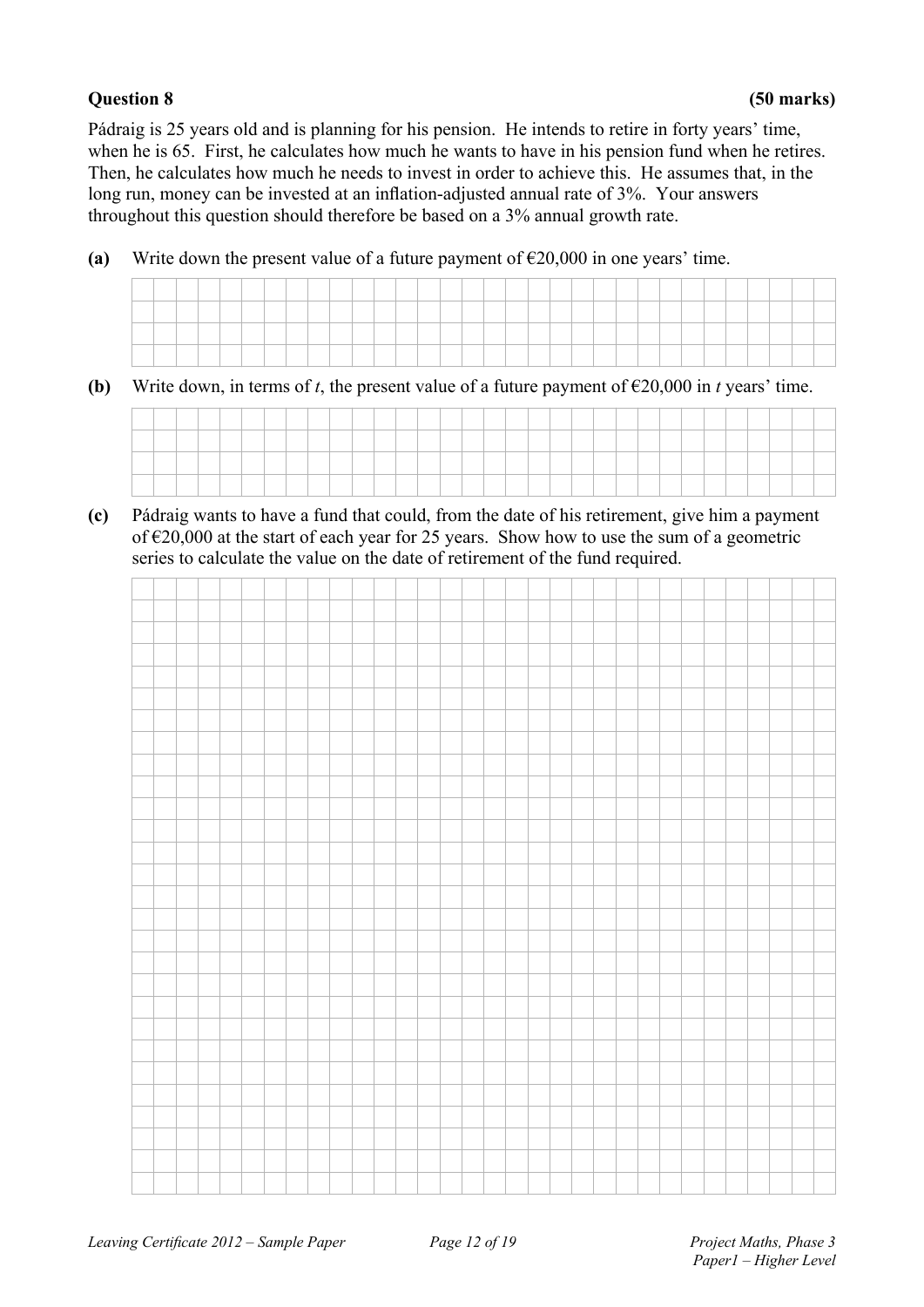- **(d)** Pádraig plans to invest a fixed amount of money every month in order to generate the fund calculated in part (c). His retirement is  $40 \times 12 = 480$  months away.
	- **(i)** Find, correct to four significant figures, the rate of interest per month that would, if paid and compounded monthly, be equivalent to an effective annual rate of 3%.

| <b>Services</b> |  |  |  |  |  |  |  |    |  |  |  |  |  |  |  |  |
|-----------------|--|--|--|--|--|--|--|----|--|--|--|--|--|--|--|--|
|                 |  |  |  |  |  |  |  | __ |  |  |  |  |  |  |  |  |
| --              |  |  |  |  |  |  |  |    |  |  |  |  |  |  |  |  |
|                 |  |  |  |  |  |  |  |    |  |  |  |  |  |  |  |  |

**(ii)** Write down, in terms of *n* and *P*, the value on the retirement date of a payment of  $\epsilon P$ made *n* months before the retirement date.

(iii) If Pádraig makes 480 equal monthly payments of  $\epsilon P$  from now until his retirement, what value of *P* will give the fund he requires?

**(e)** If Pádraig waits for ten years before starting his pension investments, how much will he then have to pay each month in order to generate the same pension fund?

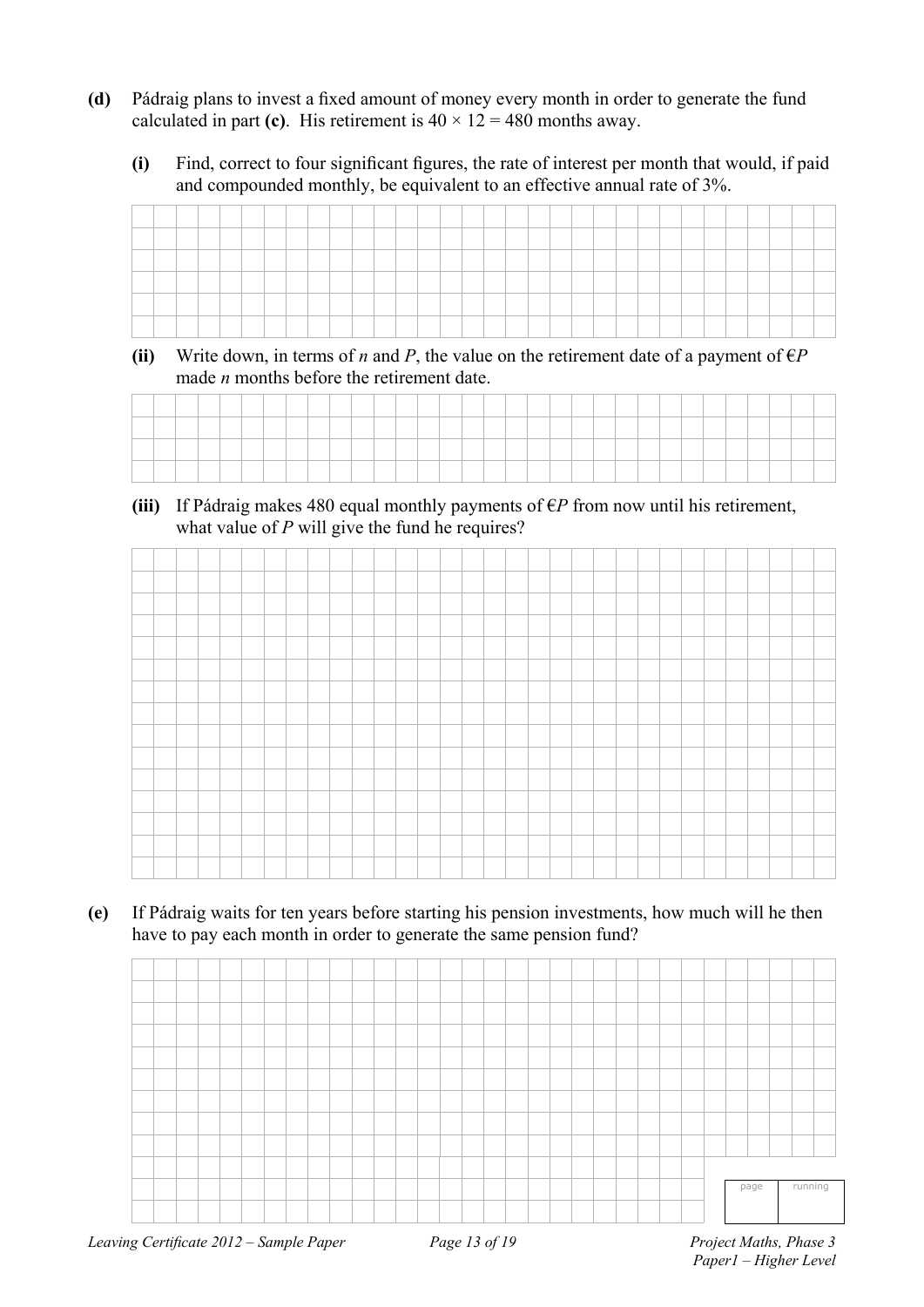#### **Question 9 (50 marks)**

**(a)** Let  $f(x) = -0.5x^2 + 5x - 0.98$ , where  $x \in \mathbb{R}$ .



**(b)** A sprinter's velocity over the course of a particular 100 metre race is approximated by the following model, where  $\nu$  is the velocity in metres per second, and *t* is the time in seconds from the starting signal:

$$
v(t) = \begin{cases} 0, & \text{for } 0 \le t < 0 \cdot 2 \\ -0.5t^2 + 5t - 0.98, & \text{for } 0 \cdot 2 \le t < 5 \\ 11.52, & \text{for } t \ge 5 \end{cases}
$$



Note that the function in part (a) is relevant to  $v(t)$  above.

### **(i)** Sketch the graph of *v* as a function of *t* for the first 7 seconds of the race.

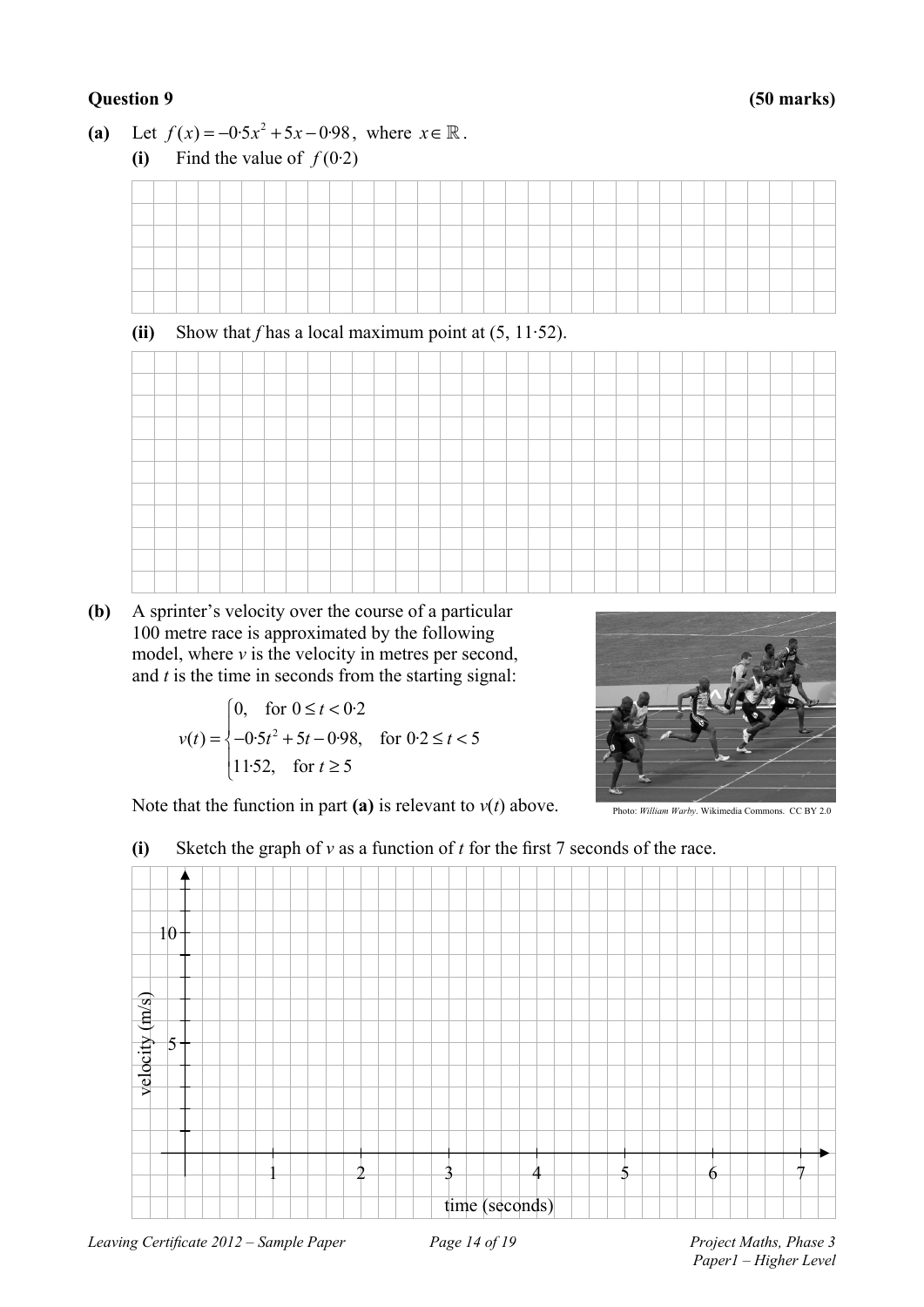#### **(ii)** Find the distance travelled by the sprinter in the first 5 seconds of the race.

**(iii)** Find the sprinter's finishing time for the race. Give your answer correct to two decimal places.

| page | running |
|------|---------|
|      |         |
|      |         |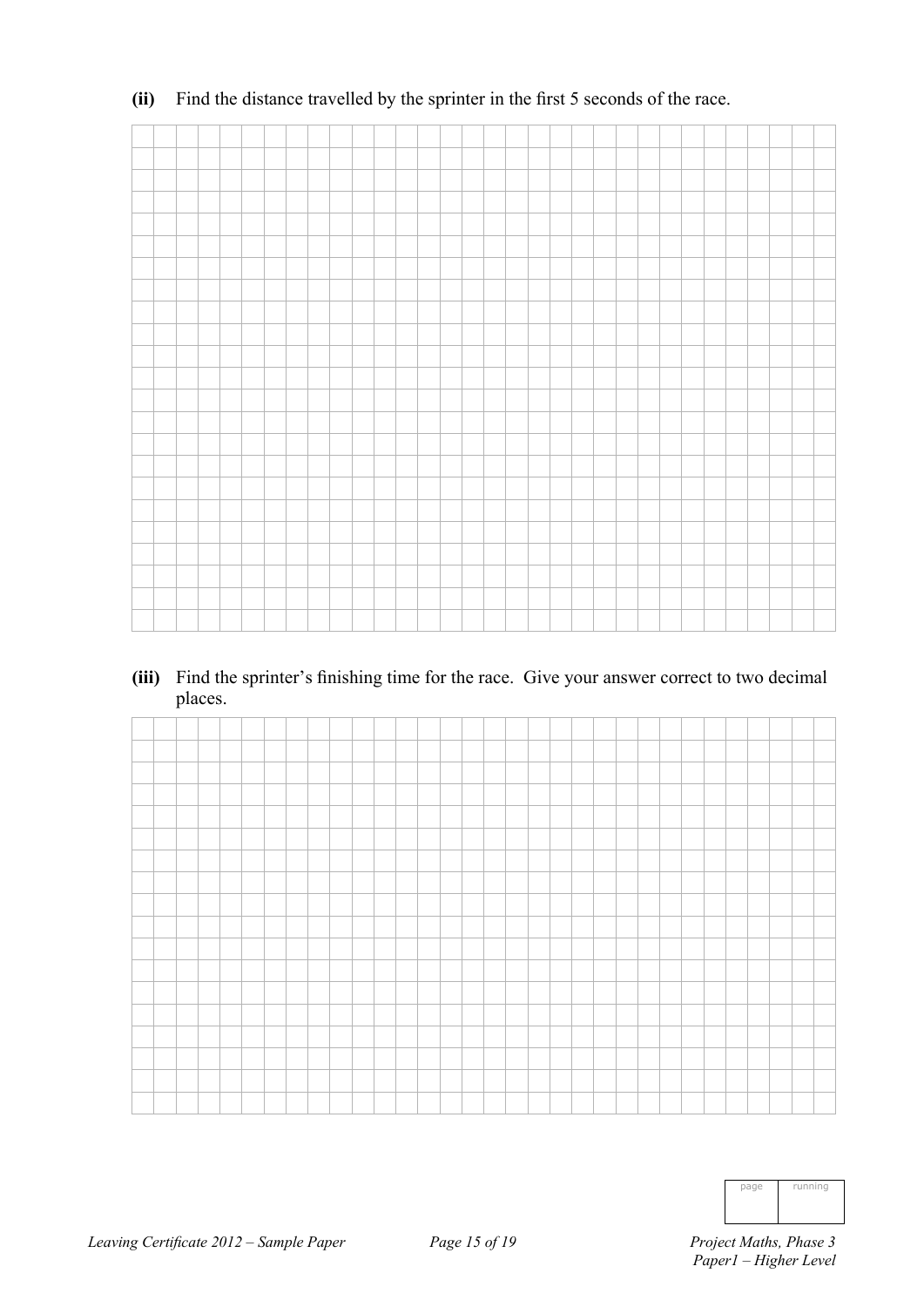**(c)** A spherical snowball is melting at a rate proportional to its surface area. That is, the rate at which its volume is decreasing at any instant is proportional to its surface area at that instant.

**(i)** Prove that the radius of the snowball is decreasing at a constant rate.

**(ii)** If the snowball loses half of its volume in an hour, how long more will it take for it to melt completely?

Give your answer correct to the nearest minute.

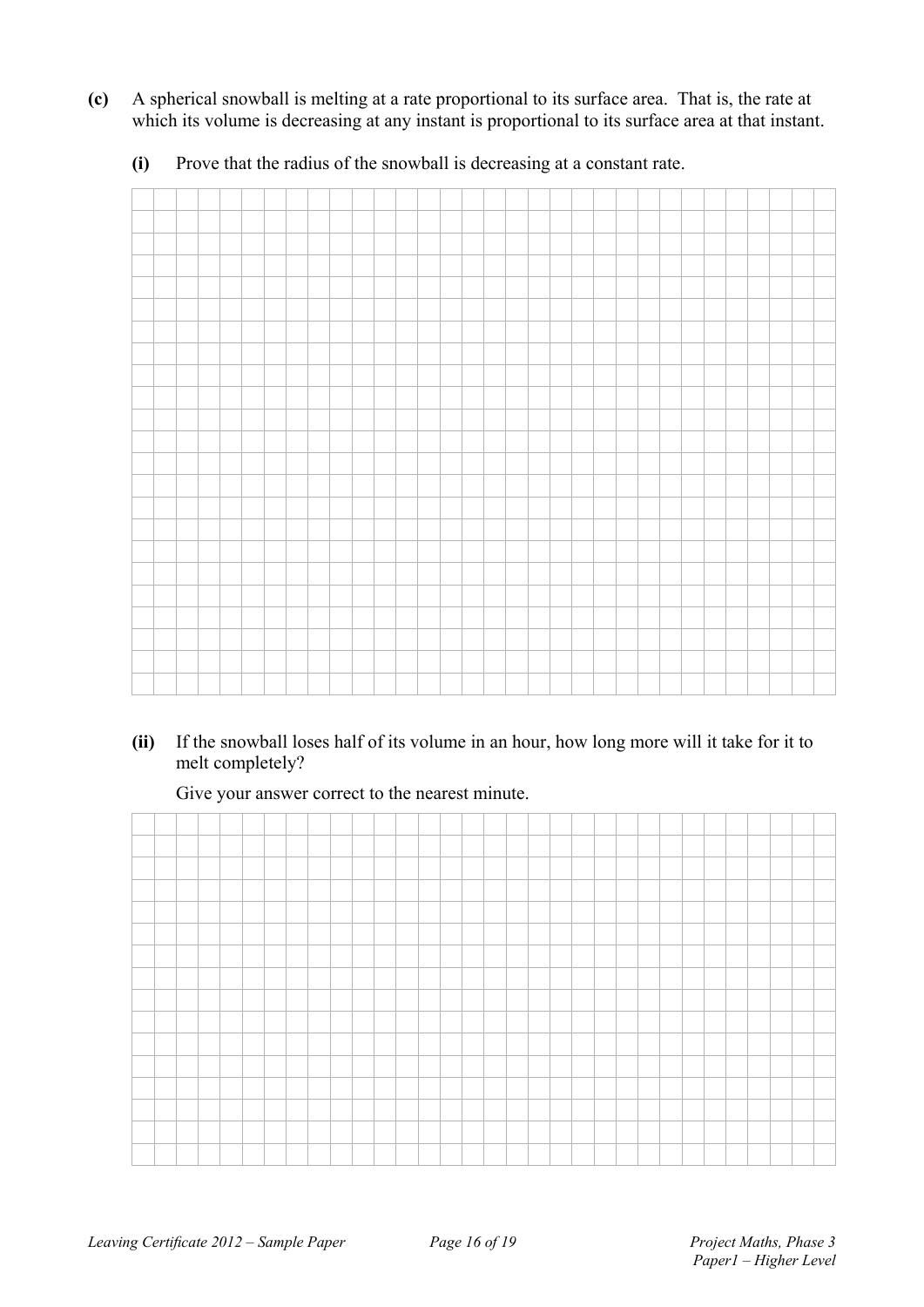### You may use this page for extra work.

|  |  |  |  |  |  |  |  |  |  |  |  |  |  |  | page | running |
|--|--|--|--|--|--|--|--|--|--|--|--|--|--|--|------|---------|
|  |  |  |  |  |  |  |  |  |  |  |  |  |  |  |      |         |
|  |  |  |  |  |  |  |  |  |  |  |  |  |  |  |      |         |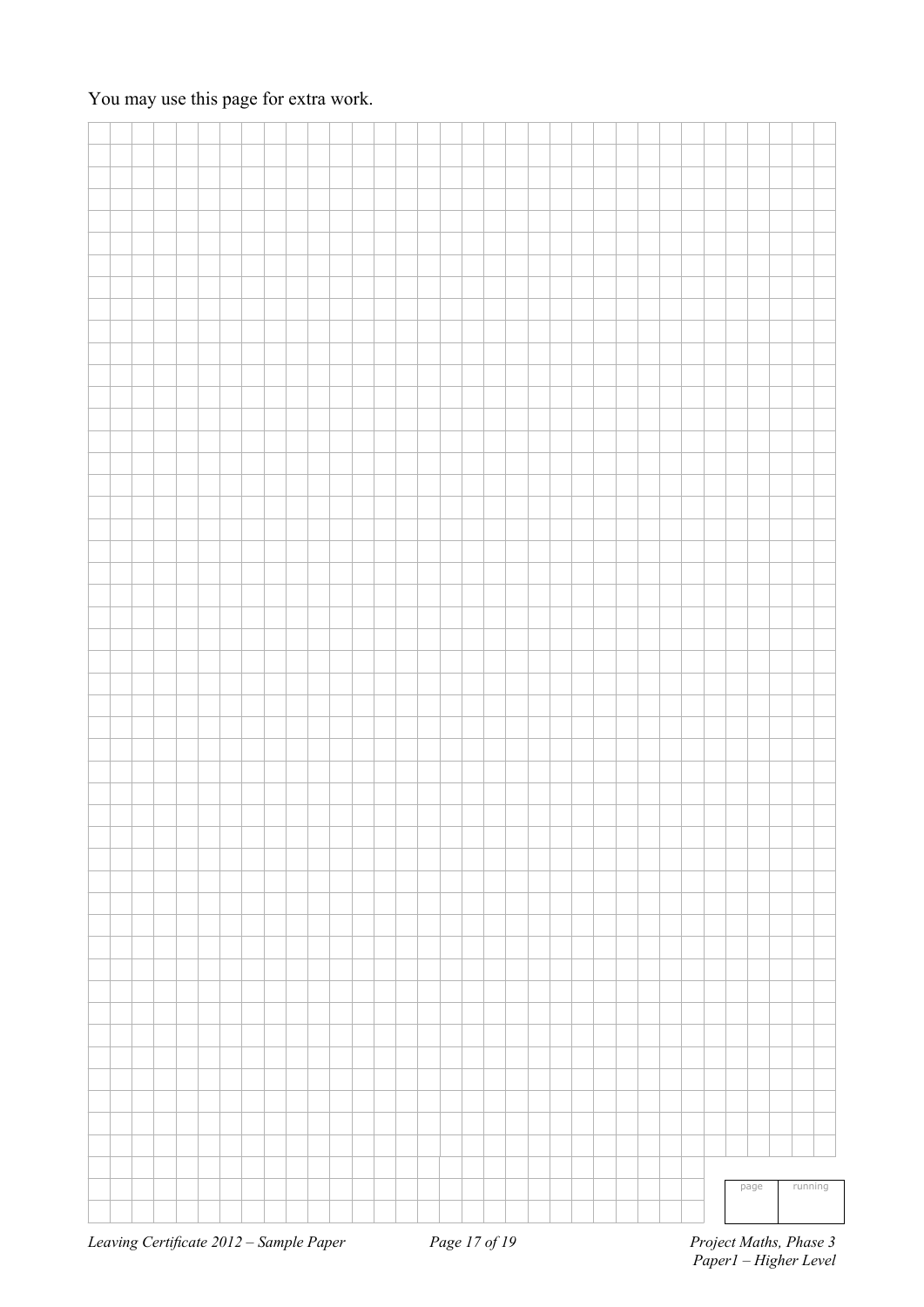### You may use this page for extra work.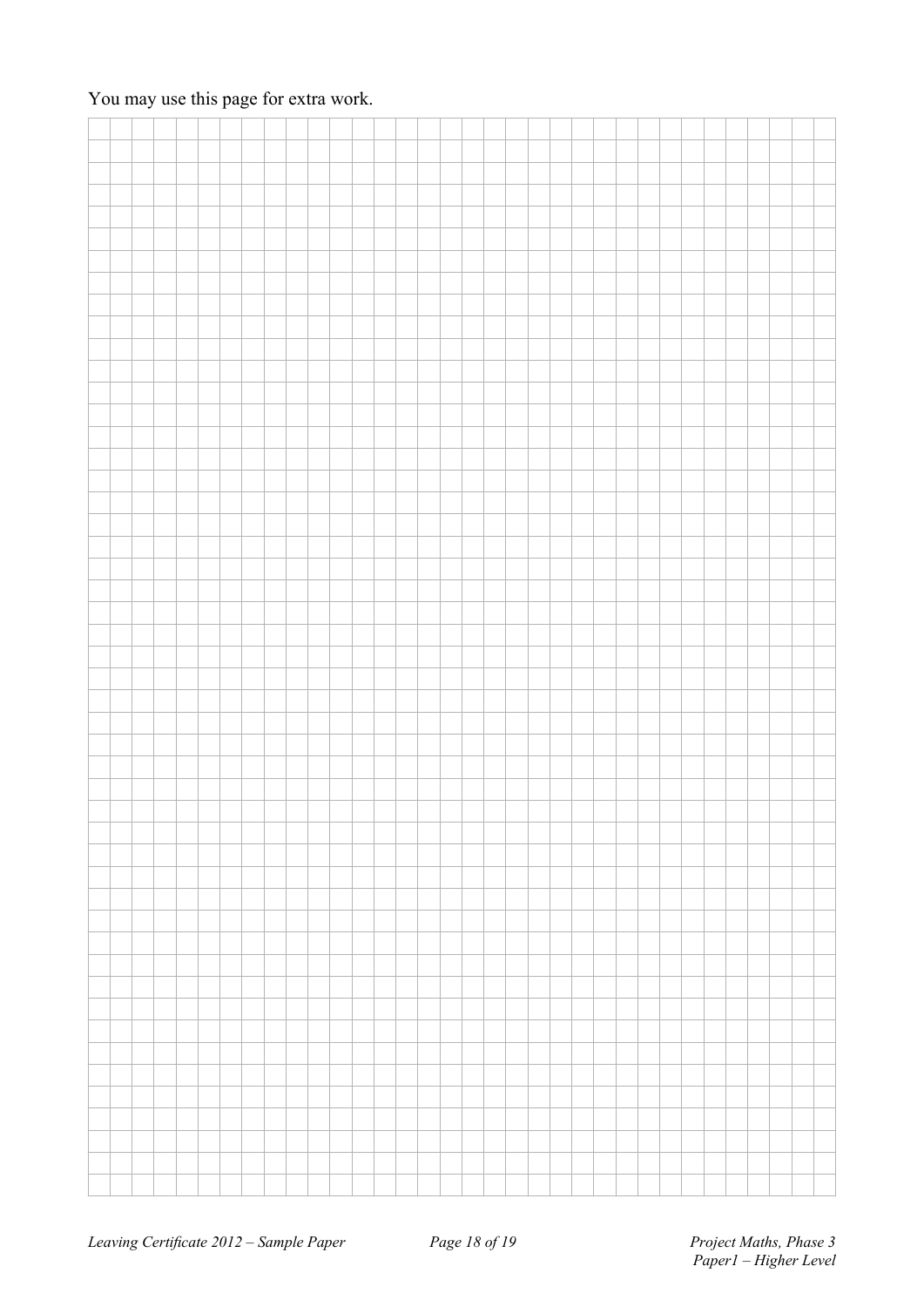### You may use this page for extra work.

|                                                        |  |  |  |  |  |  |  |  |  |  |  |  |  |  | page | running |                                     |
|--------------------------------------------------------|--|--|--|--|--|--|--|--|--|--|--|--|--|--|------|---------|-------------------------------------|
|                                                        |  |  |  |  |  |  |  |  |  |  |  |  |  |  |      |         |                                     |
|                                                        |  |  |  |  |  |  |  |  |  |  |  |  |  |  |      |         |                                     |
| $L$ ggying Contificate 2012 Sample Bancy Bagg 10 of 10 |  |  |  |  |  |  |  |  |  |  |  |  |  |  |      |         | $D_{noise}$ $M_{athe}$ $D_{base}$ 2 |

*Leaving Certificate 2012 – Sample Paper Page 19 of 19*